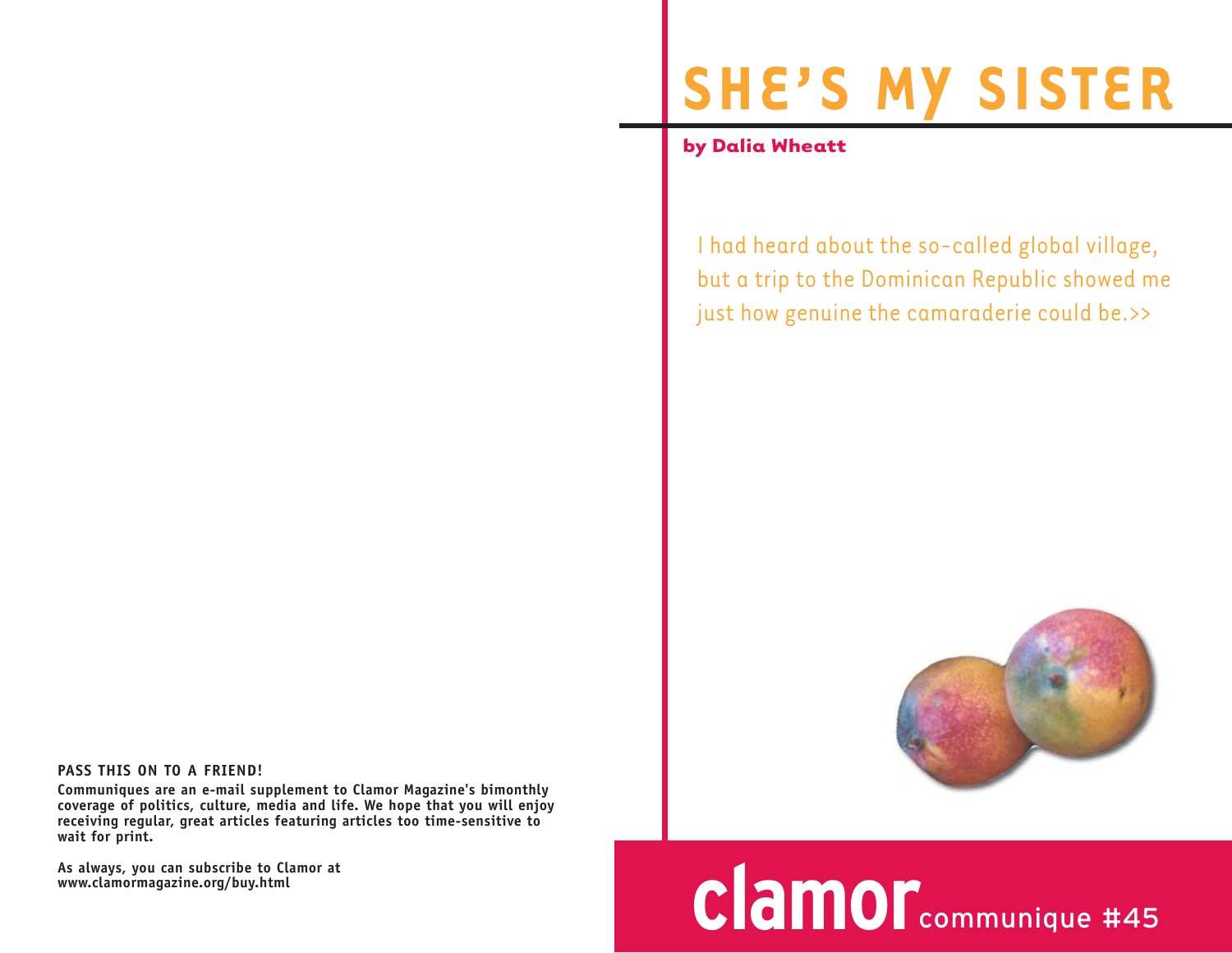It was a mere 5:45 a.m., but who could sleep now? On the street below, roosters had already announced the new day, and mopeds were at full blast. I stretched out on my wobbly metal cot and cautiously opened my eyes. Sunlight was already sifting through the sky-blue mosquito netting and stroking my face. I smiled with relief. It hadn't been a dream. Just eight days after my high school graduation, I was waking up in the Dominican Republic. Maybe Spanish class would come in handy after all.

In the bed next to me under a veil of yellow netting was Patti, the youth director's wife, still fast asleep. She'd be up in an hour, followed by the rest of the youth group, and after breakfast in the convent we'd all head to the worksite. It was day one of our church mission trip.

For over 20 years, our church had been helping to make hu ngry families more self-reliant by donating farm animals through Heifer Project International. Prior to the Dominican Republic, the youth group had gone on several other Heifer Project trips to Kentucky and Wisconsin. But nothing could compare to our current overseas adventure, where panoramic mountains garlanded with palm trees set the backdrop. Some of my friends' parents wouldn't allow them to go; what did anyone really know about this modest little country that got attention only on those infomercials about starving children? But I wasn't afraid. I was easily adaptable and could feel at home anywhere.

**The Clamor Communique format has been reworked so you can easily distribute them as half-page pamphlets. Simply photocopy them double-sided in the order they are delivered here, fold copies in half, and staple in the middle.**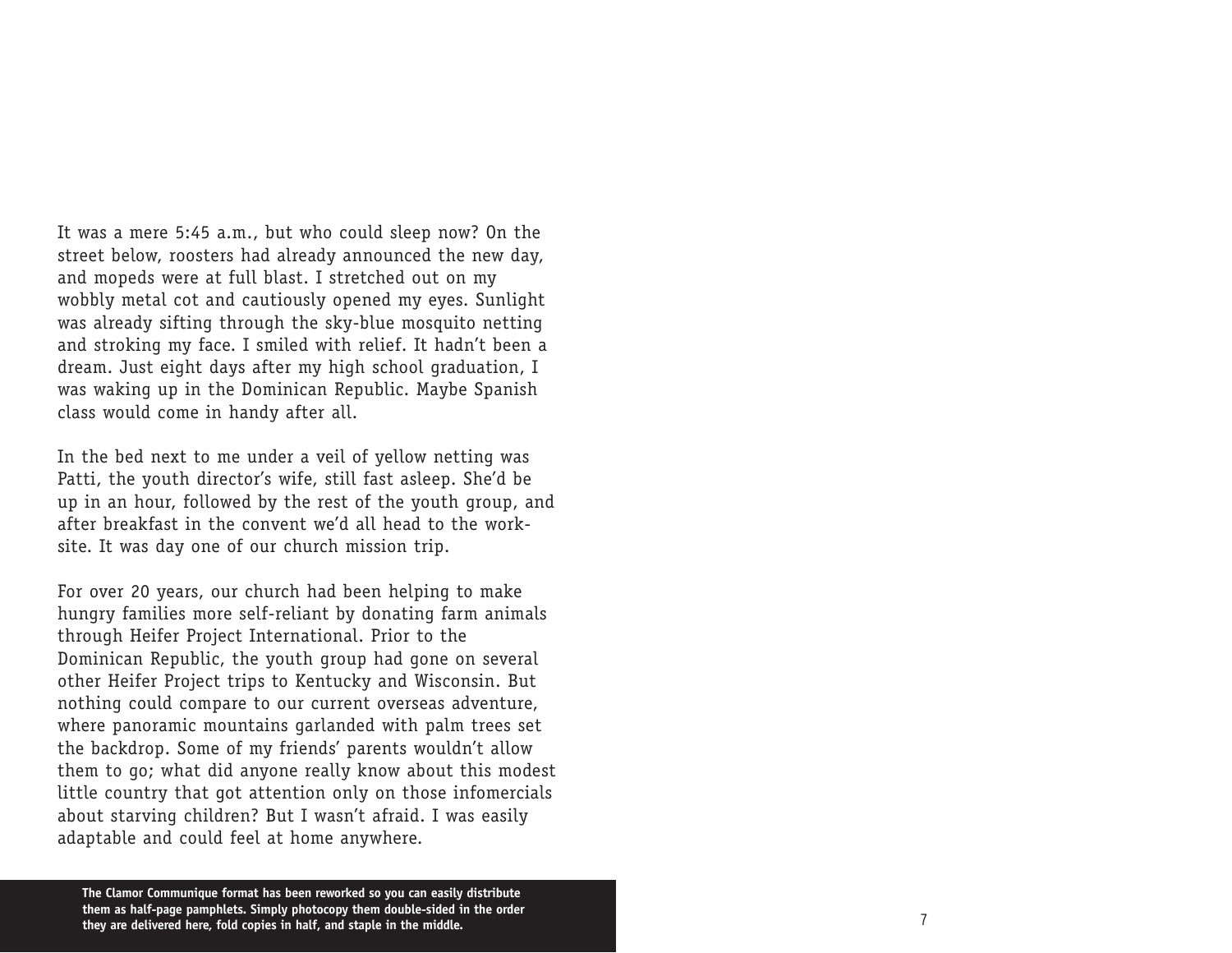several Dominican men began making catcalls at the women of the group. The other girls fought back with nasty looks, but I didn't have to. The instant a stranger approached, Eduard shooed him away. "Esta es mi hermana," he said. This is my sister.

He's so right, I thought, concealing my smile with a cone full of chocolate ice cream as we strolled farther into the park.

It's been three years since I danced the meringue with Eduard and ate mangos with Humberto, and I often wonder what they're up to. But I never worry about them. The people of this world have a way of looking out for one another, like family.

As for me, I keep a photograph of my Dominican "sister" Yeseñia next to my bed. Years of staring at it finally caught up with me, and I applied to graduate school to become am educator. Lord willing, two years from now I'll be teaching English as a Second Language and Spanish, helping others to expand their definition of familia.

For two weeks, our group of 11 suburban teenagers and four well-intentioned but non-Spanish-speaking adults lived in a convent in San Juan el Cercado, near the Haitian border. Every morning, we trekked up the mountainside to build corrals. Heifer Project would supply the cows and sheep that were so vital to rural Dominican families, but first proper animal shelters had to be in place. Although quite inept at using a hammer, I found myself in a position of vital importance: I spoke decent, high-school level Spanish and happened to be the only African-American on this trip to a country where 84 percent of the citizens are black or mulatto—a mix of black and white. I could connect with our new acquaintances in a way that my peers could not.

So while the others dug postholes and tightened barbed wire, I translated instructions, moved rocks with a woman named Yeseñia and danced to "Padre Abraham" with my new amigos. The next day an onlooker called Humberto insisted that I meet his mother, who lived on the other side of a creek. He had spent a few days hanging around our worksite, and both the Dominican community members and my American chaperones felt at ease with him, so I felt comfortable enough to venture across the creek with my new acquaintance. An aptly placed tree trunk served as the only "bridge" across the water, so with outstretched arms I teetered my way behind Humberto to his mother's home, a two-room cabin with dirt floors and an aluminum roof. She was a short, curvaceous woman with a steady gaze in her eyes and bright blue thong sandals on her feet, and she'd been expecting me. I sighed with relief for having made it across the tree trunk intact, and the next thing I knew I was sitting by the creek in a dusty green chair, chatting with Humberto and his mother, my fingers sticky with the juice of a freshly picked mango. Ten minutes ago we'd been complete strangers, but now I felt like the prodigal